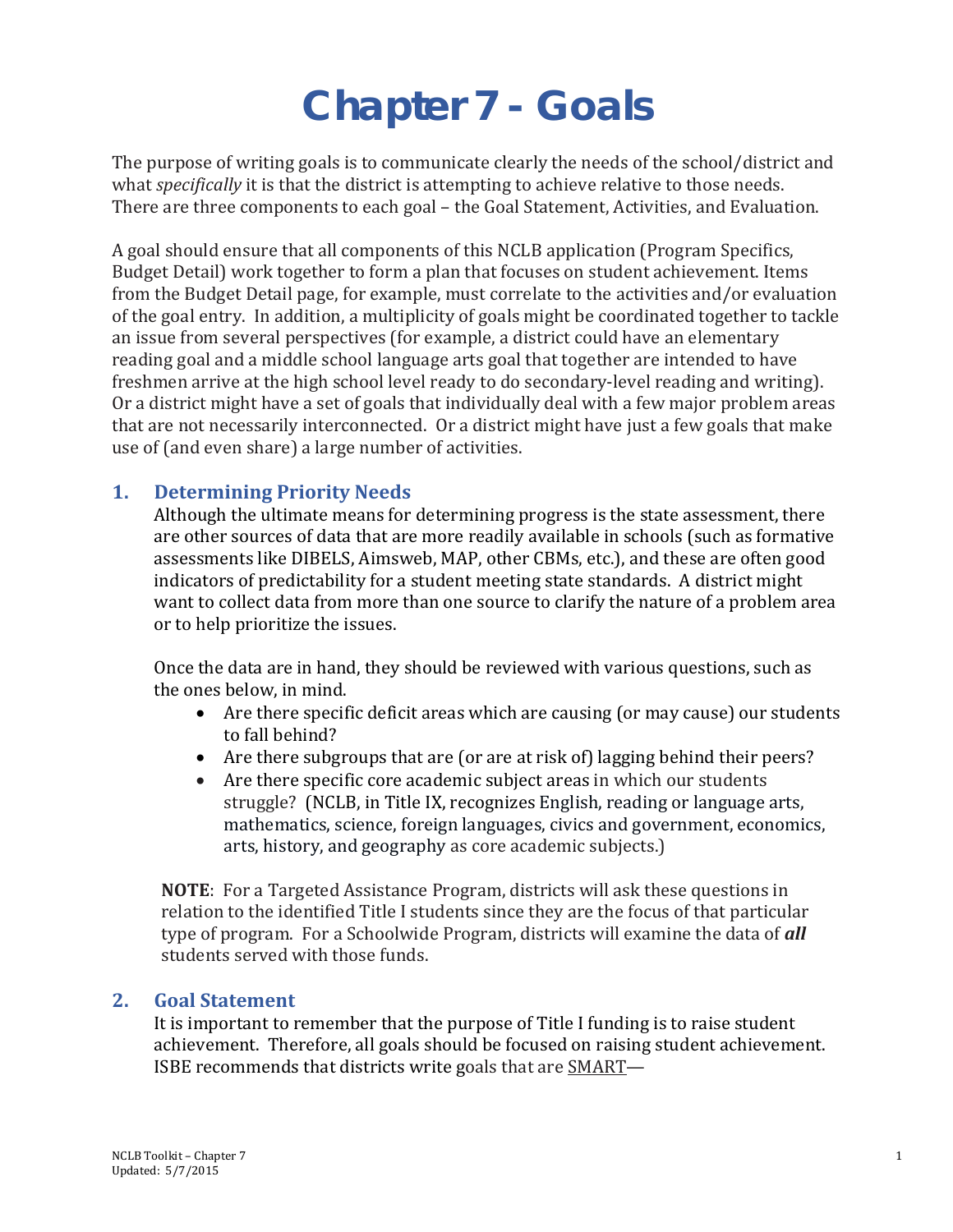**S** pecific **M** easurable **A** ttainable **R** elevant **T** ime-bound

The Goal Statement should bring together the need to be addressed (the OBJECTIVE), the means by which this will be done (the ACTIVITIES), and the method by which success will be measured (the EVALUATION).

## **3. Goal Objective**

In a goal statement, the objective frequently becomes clear through other language, such as the measurable student outcomes, but the grant application expects districts to articulate their objectives. Here are examples of how the objective portion of a goal might be articulated:

- In a Schoolwide program: "In order to decrease the percentage of K-5 students receiving interventions in math, the district will…."
- In a Targeted Assistance program: "The district will improve reading scores for Title I students in grades K-5 who receive pull-out interventions….

## **4. Goal Activity**

The Activity section is a narrative that describes how the district will reach the intended student achievement goal. This is the bulk of the goal entry and should give the reader a clear picture of the specific strategies and activities that will be implemented in order to achieve the goal.

Most likely, items from the Budget Detail page will be linked to this section of the goal entry. *How are we going to achieve the stated goal? Have we included all activities in items on the Budget Detail page?*

As an example, in a Schoolwide Program goal, the Activity portion might read: "Universal screenings will be done in September, January, and May (AIMSweb grades K-2, MAP - grades 3-5). Title I teachers, classroom teachers, and paraprofessionals will provide scientifically research-based interventions with students requiring interventions. Intervention tools include, but are not limited to, Reading Recovery and Reading Mastery. After-school tutoring is available and utilized as an intervention method. All students are eligible to participate regardless of ability to pay (i.e. the district will provide tutoring for homeless students). Students needing the most intensive interventions are strongly encouraged to participate in our summer reading program (summer school). We will also send teachers to professional development on differentiated instruction, guided reading, and data analysis. Staff will take strategies learned from workshops and implement with our struggling students."

Here we have used underlining to highlight examples of items in the goal statement that should then be found on the Budget Detail page. Linking these items between the Activity narrative and the Budget Detail narrative clarifies what will be used or done to achieve the intended student achievement goal and what the costs will be. It is not necessary to write a goal for each Budget Detail item, but all Budget Detail items *must*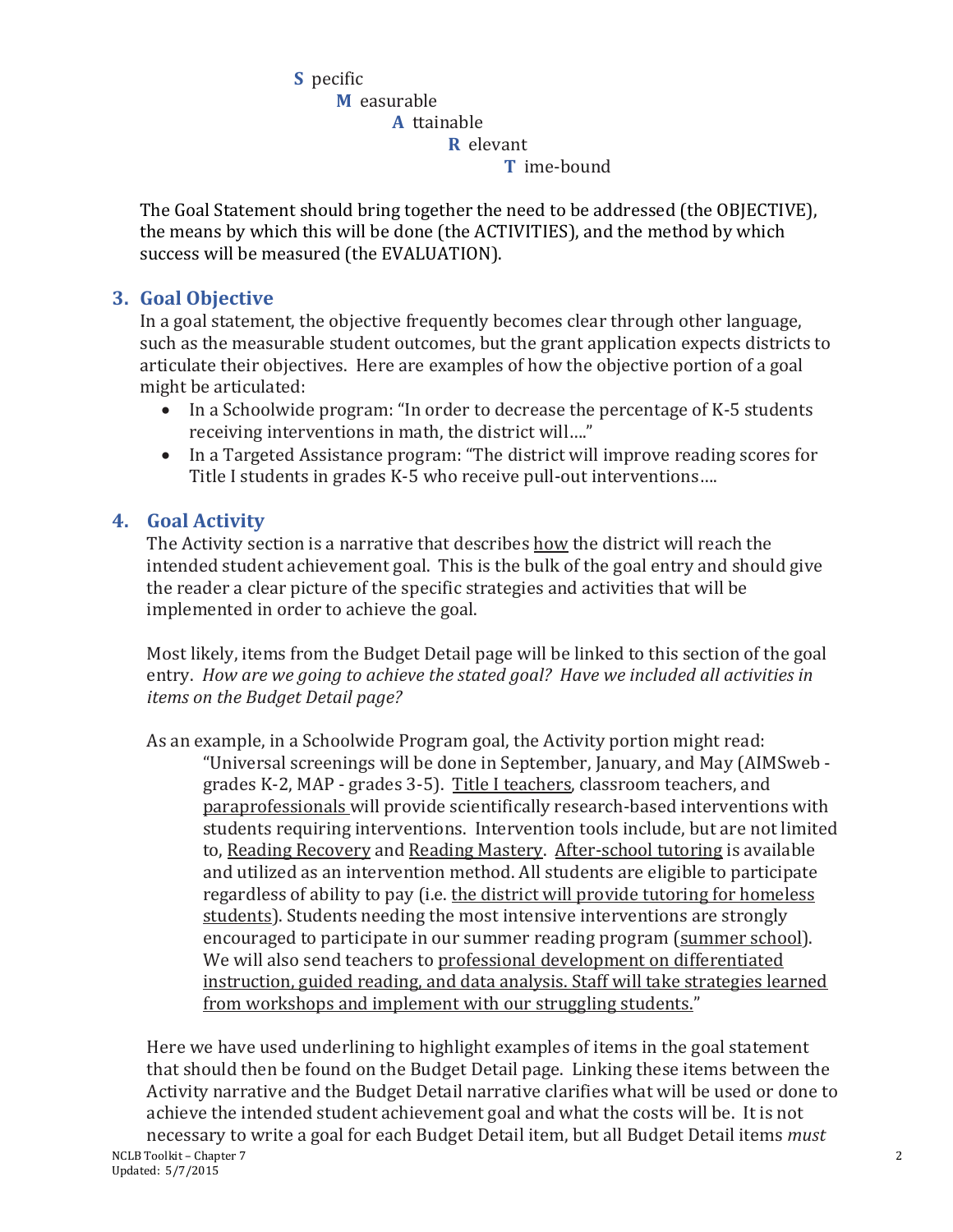*be linked* to the Goals Page as a justification for the expenditure.

**NOTE**: In a Targeted Assistance program, the application will describe how the district will reach the intended goal for the *targeted students* (as should have been stated clearly in the Goal statement).

#### **5. Goal Evaluation**

The Evaluation narrative will include the tool that will be used to determine the effectiveness in reaching the goal and the timeframe for assessment. How will you measure the success/effectiveness (i.e. pre/post data for assessments like DIBELS/MAP/AIMSWEB, surveys, checklist, sign-ins, etc.)? How will we know when we get there?

It is much easier to measure success when goals include a percent or number of specifically identified students, the specific academic outcome goal for those students, and the specific date or timeframe for the activity and academic improvement to take place.

As a sample, here is an Evaluation statement:

At each universal screening (Aimsweb for K-2nd and MAP for 3rd-5th), the number of students meeting the pre-determined criteria for interventions will be assessed and documented. The number of students requiring interventions at the final screening will be compared to the number of students meeting the same criteria at the initial screening. Since the goal is to reduce the number of students needing interventions, if the number requiring interventions at the final screening is not less than the number originally requiring intervention, then the program will be reviewed and revised to meet the needs of the students better and to ensure improved student outcomes and success of the goal.

## **6. Examples of Complete Goals Statements**

Now let's put objective, activities, and evaluation together to show a complete goal statement but broken up to reflect how the statement would appear in the grant application.

Targeted Assistance Example #1

|             | $S0$ and $I0$ and $I0$ and $I1$ and $I0$ and $I1$ and $I0$ and $I1$ and $I0$ and $I0$ and $I0$ and $I0$ and $I0$ and $I0$ and $I0$ |
|-------------|------------------------------------------------------------------------------------------------------------------------------------|
| Objective:  | "To increase the percentage of Title I and homeless students                                                                       |
|             | performing at grade level by 5% by the end of the school year."                                                                    |
|             |                                                                                                                                    |
| Activity:   | "High quality professional development opportunities will be                                                                       |
|             | provided for district teachers--registration for conferences in                                                                    |
|             | math, science, and reading and how to teach and address the                                                                        |
|             | needs of students in those subjects with different learning styles                                                                 |
|             | will be provided. The district will identify homeless students and                                                                 |
|             | provide the materials necessary for them to be successful. Title I                                                                 |
|             | students will be identified and provided with tutoring by our                                                                      |
|             | interventionist during the school day, as well as after school                                                                     |
|             | tutoring as needed through Homework Club."                                                                                         |
|             |                                                                                                                                    |
| Evaluation: | "To evaluate whether we are achieving our goal, we will utilize                                                                    |
|             |                                                                                                                                    |
|             | pre/post data from MAP and Aimsweb testing."                                                                                       |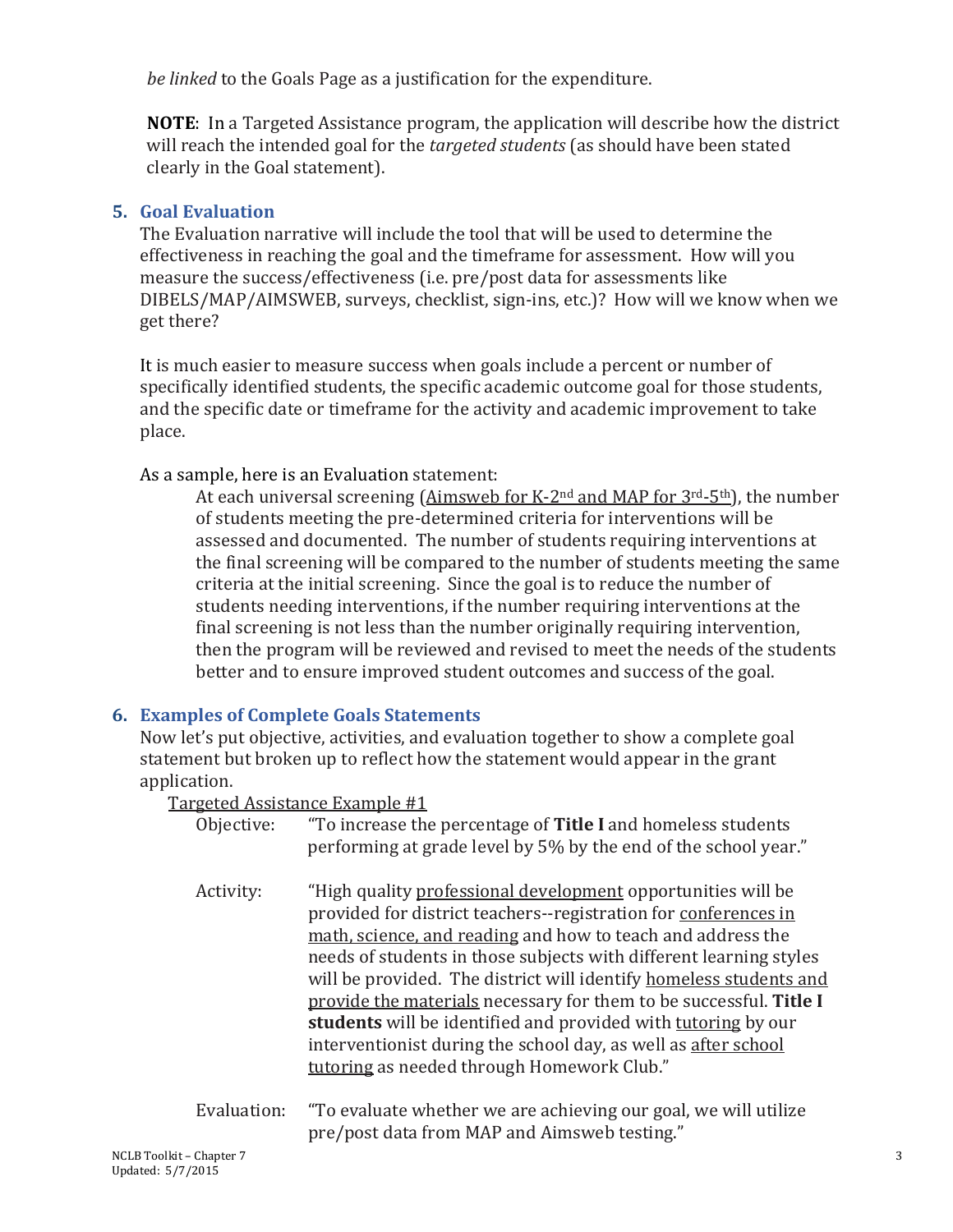Items associated with the Budget Detail Page are underlined here for emphasis. Notice the focus on **Title I** in the Objective and Activity sections.

Targeted Assistance Example #2:<br>Objective: "By Spring 2011

- "By Spring 2011, our goal is to move 5% of K-5 **Title I** students from Deficient to Emerging and from Emerging to Established according to the AIMSweb assessment."
- Activity: "**Title I teachers** will provide supplemental reading instruction to assist **Title I students** in meeting local and state learning goals. This instruction will consist of both push-in and pull-out (core subject areas will not be missed) teaching methods concentrating on the learning of appropriate grade level reading skills using Scott Foresman Grade Level Reading Series, Learning A-Z. All certified and non-certified staff will have the opportunity to attend high quality professional development in-service activities, workshops, and classes through colleges and universities. Topics will include core content areas, curriculum alignment, differentiated instruction, intervention strategies, data analysis, technology integration, smart board technology, classroom management, learning disabilities, and best practices. Provide specific parent involvement programs as requested during the annual parent survey to help our students. These programs will specifically involve parents of "at risk" students focusing on strategies for parents to support their children at home. These strategies will include reading, educational games, strategies for working on homework, study skills, how and where to obtain parent resources. Information will also be distributed regarding assessments, surveys, and communication."
- Evaluation: "AIMSweb assessment scores will be analyzed annually to determine level of achievement and rate of growth."

Items associated with the Budget Detail Page are underlined here for emphasis. Again, notice the focus on **Title I** in the Objective and Activity sections.

## Schoolwide Program Example #1 (LARGE district)

| Objective: | "By Spring 2011, all public and private school preK-5 students       |
|------------|----------------------------------------------------------------------|
|            | working below grade level in reading and language arts will meet     |
|            | or exceed standards OR increase their Reading and language arts      |
|            | scores by 10 percentage points."                                     |
| Activity:  | "Implement CIM by providing intervention support from literacy       |
|            | and reading recovery teachers. This support will provide             |
|            | additional instruction support to increase vocabulary, fluency,      |
|            | phonemic awareness, and comprehension skills. It will provide        |
|            | additional support in writing instruction for targeted students.     |
|            | Additional activities such as extended day, summer school, and       |
|            | intercession (balanced calendar schools) will be implemented in      |
|            | the Title I schools. Teachers and administrators will participate in |
|            | professional development opportunities in and out of the District.   |
|            |                                                                      |